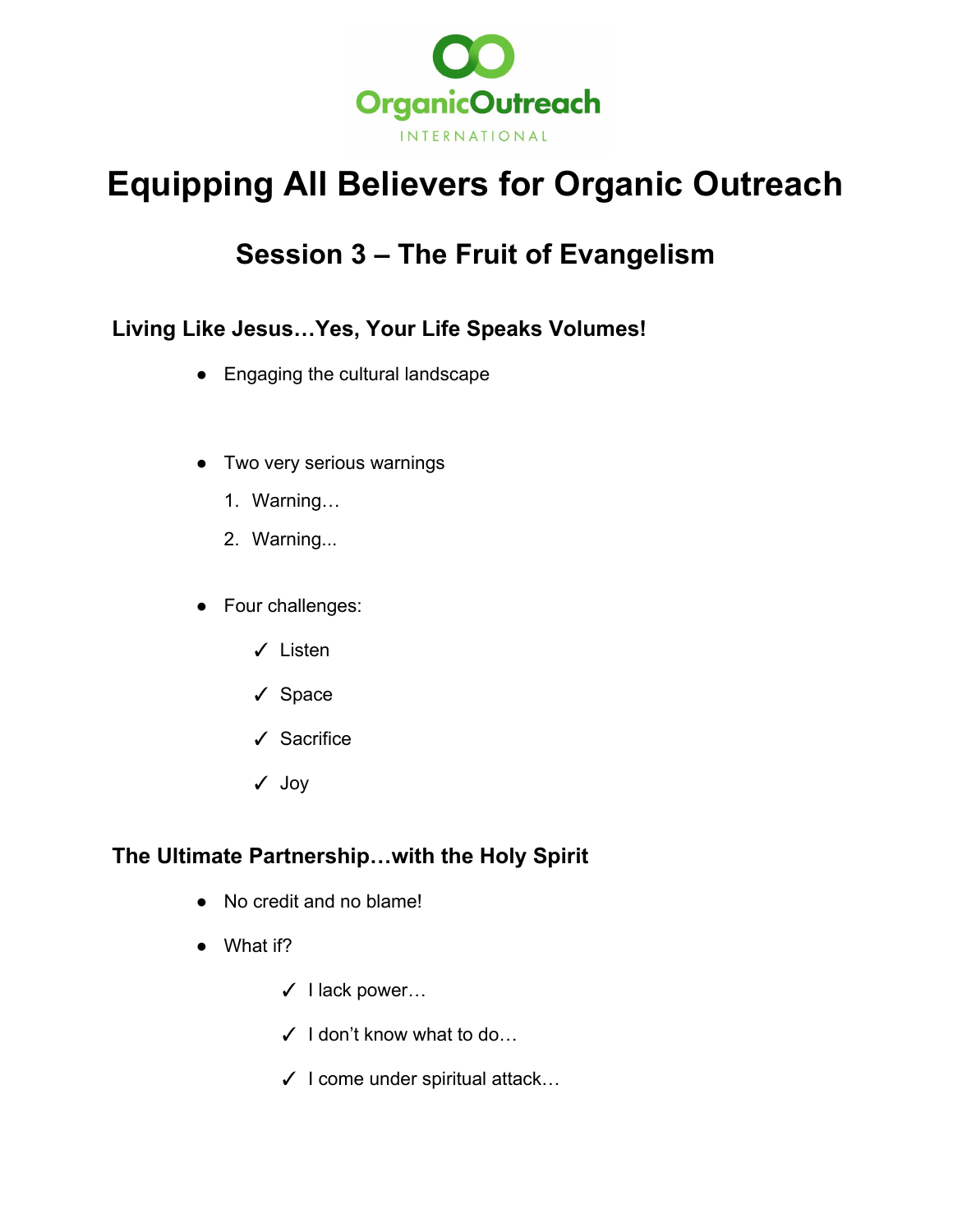### **Engaging in Spiritual Conversations**

- Sharing and listening to pain and brokenness
- Sharing and listening to deep joy and contentment
- Sharing and listening to lessons learned
- Great questions
- Truck-sized openings

#### **Telling Your Story, the Power of Testimony**

- You have many testimonies (of God's presence and power)
- Nine ideas for how you share your testimony…
	- 1. 2. 3. 4. 5. 6. 7. 8.
	- 9.